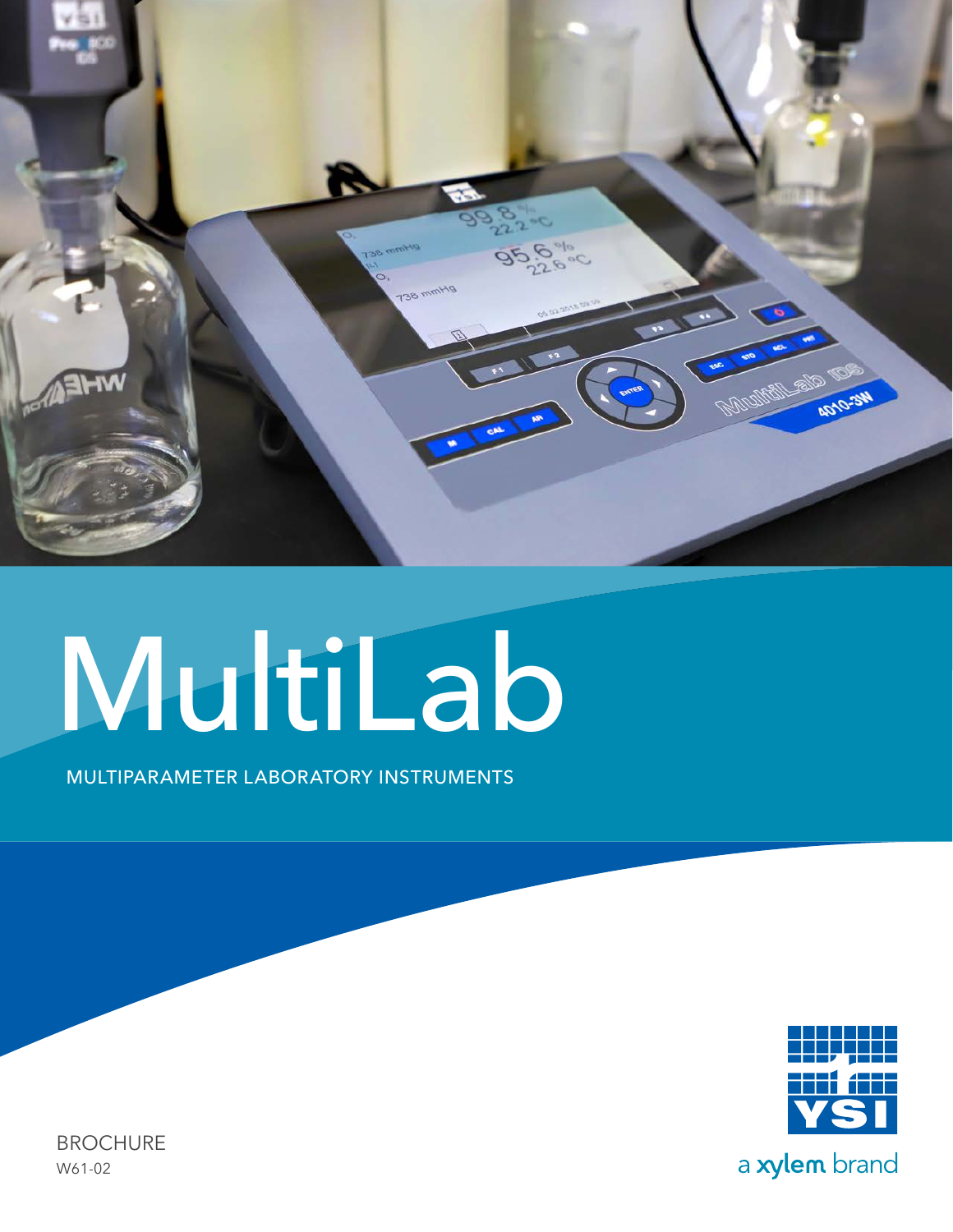## [YSI.com/MultiLab](http://www.ysi.com/multilab) MultiLab

Customize your **MultiLab system** to meet the demands of your laboratory application.

With the ability to measure up to **25 different parameters** and simultaneously connect up to three sensors, the **MultiLab** is a line of flexible, bench top meters that can be configured to meet a variety of laboratory applications.

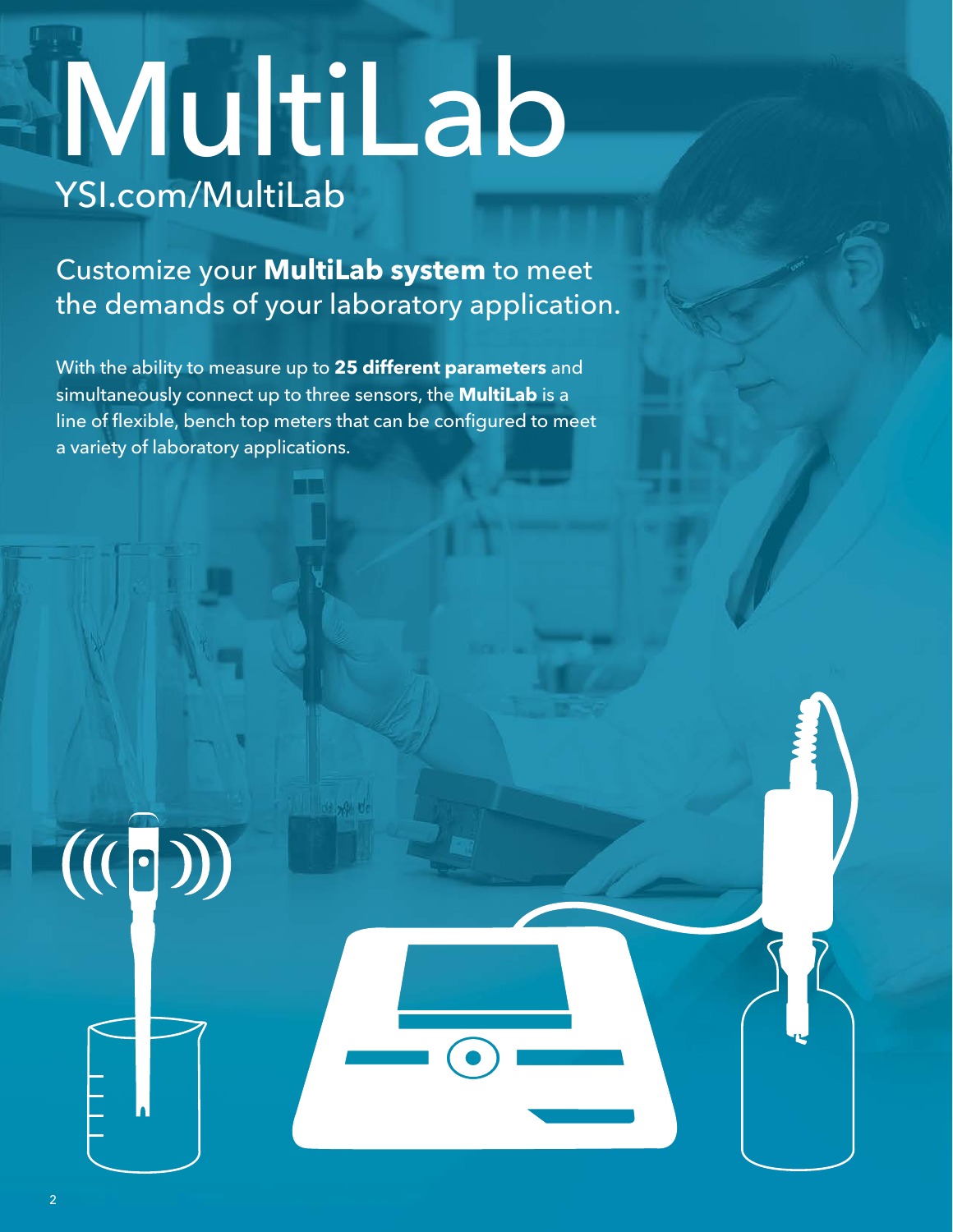## MultiLab **Overview**



#### **Smart, Multiparameter Meter**

Measure up to 25 different parameters with a single instrument. The MultiLab easily replaces existing instruments and streamlines your laboratory.



#### **Wireless Sensors**

Free yourself from cables! The MultiLab offers wireless sensors for pH, FDO, Conductivity, and ORP, giving you freedom to move around your laboratory.



#### **The Ideal BOD Instrument**

MultiLab can be used with a traditional membranecovered sensor or an optical based probe. The choice is yours! Additionally, the 2 and 3 channel increase sample throughput with the ability to take more than one BOD measurement at a time.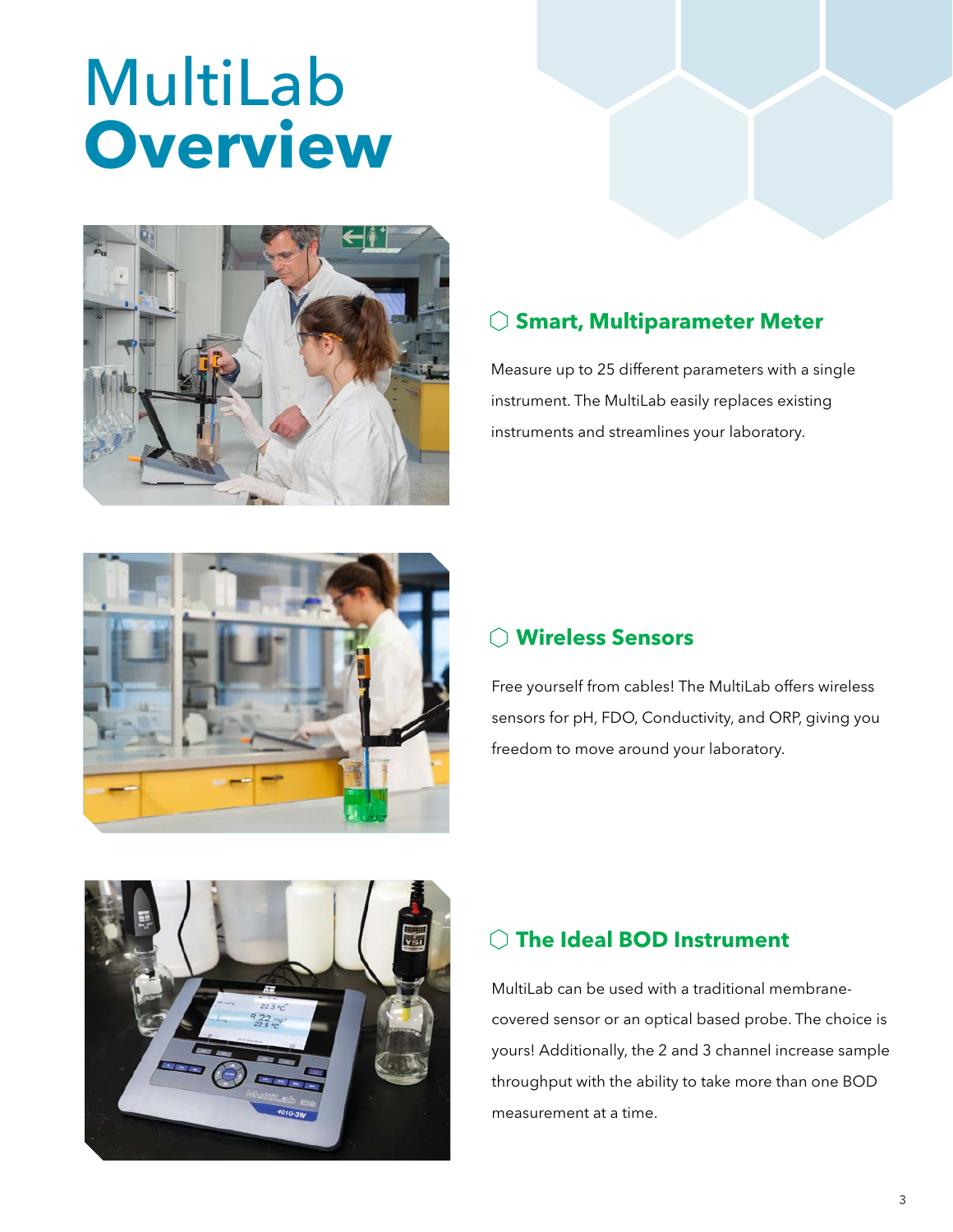## MultiLab **Benefits**

PH 0.14

 $\sqrt{2}$ USB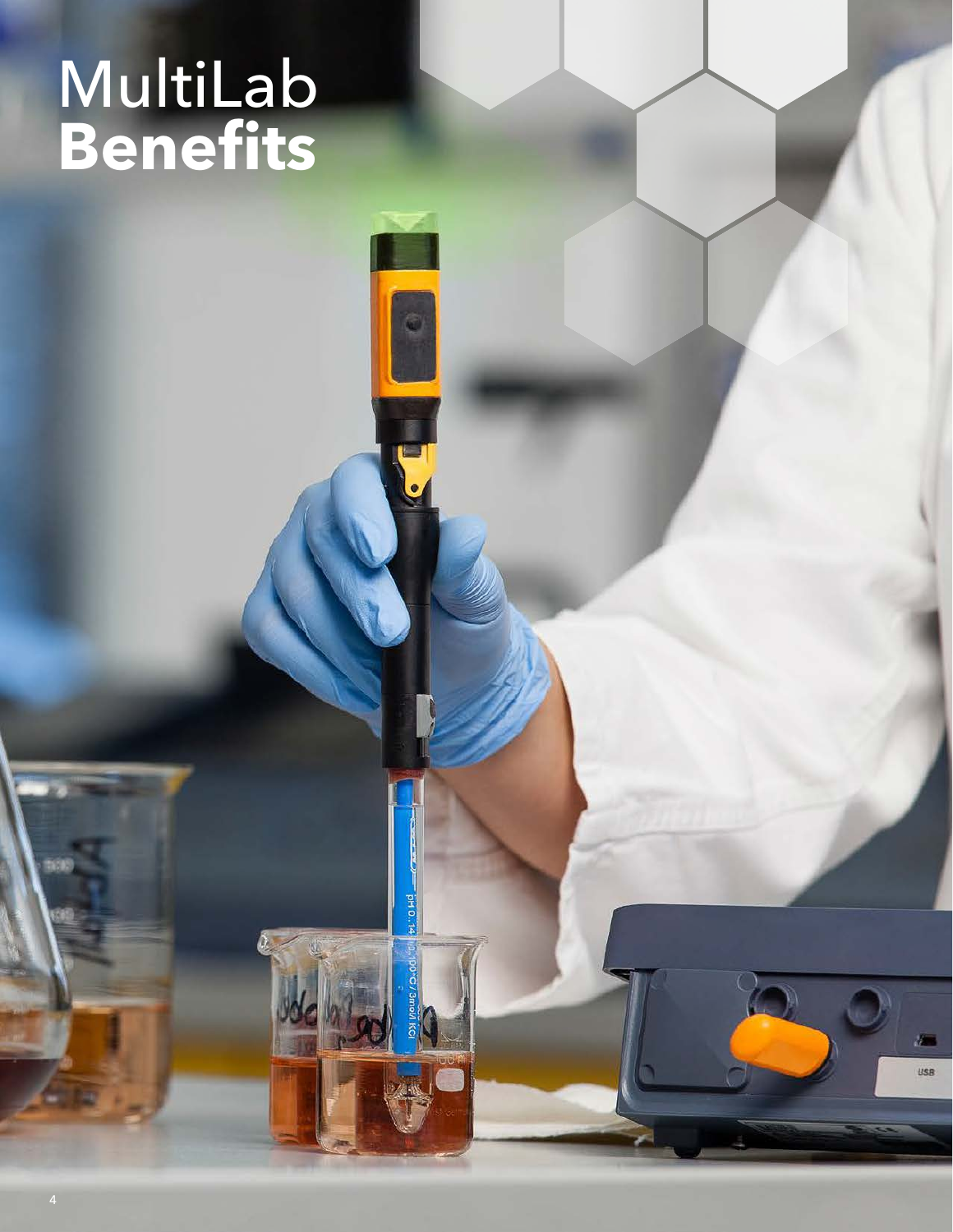

#### **Data Management**

- Internal memory logs both discrete and continuous measurements
- Data exports seamlessly into Excel® or LIMS, using mini USB
- Instruments export directly to USB flash drives (4010-2W / 3W only)

#### **Quality Control**

- Be confident in the accuracy of your data with AutoStable indicator
- Instruments are GLP compliant and automatically save calibration records for review/download



#### **Easy to Calibrate**

- Built-in barometer for Dissolved Oxygen (BOD) results in more accurate calibrations
- Auto-buffer recognition for pH speeds up the calibration process
- Digital smart sensors maintain their calibration and require no setup
- Optical BOD probes reduce maintenance requirements



#### **Sensor Compatibility**

- Connect up to three sensors at once, including pH, ORP, Dissolved Oxygen (BOD), or Conductivity sensors.
- Versatile instruments accept analog sensors like Ion-Selective
- Electrodes (ISEs) & specialty pH probes (4010-2W/3W only, with adapter)
- New wireless sensors allow for cable-free operation



#### **Get the Most Out of Your Investment**

- Replace multiple instruments with a single MultiLab
- Protect your investment with three year instrument warranty
- Run multiple BOD measurements simultaneously with stirrer adapter (4010-2W / 3W only)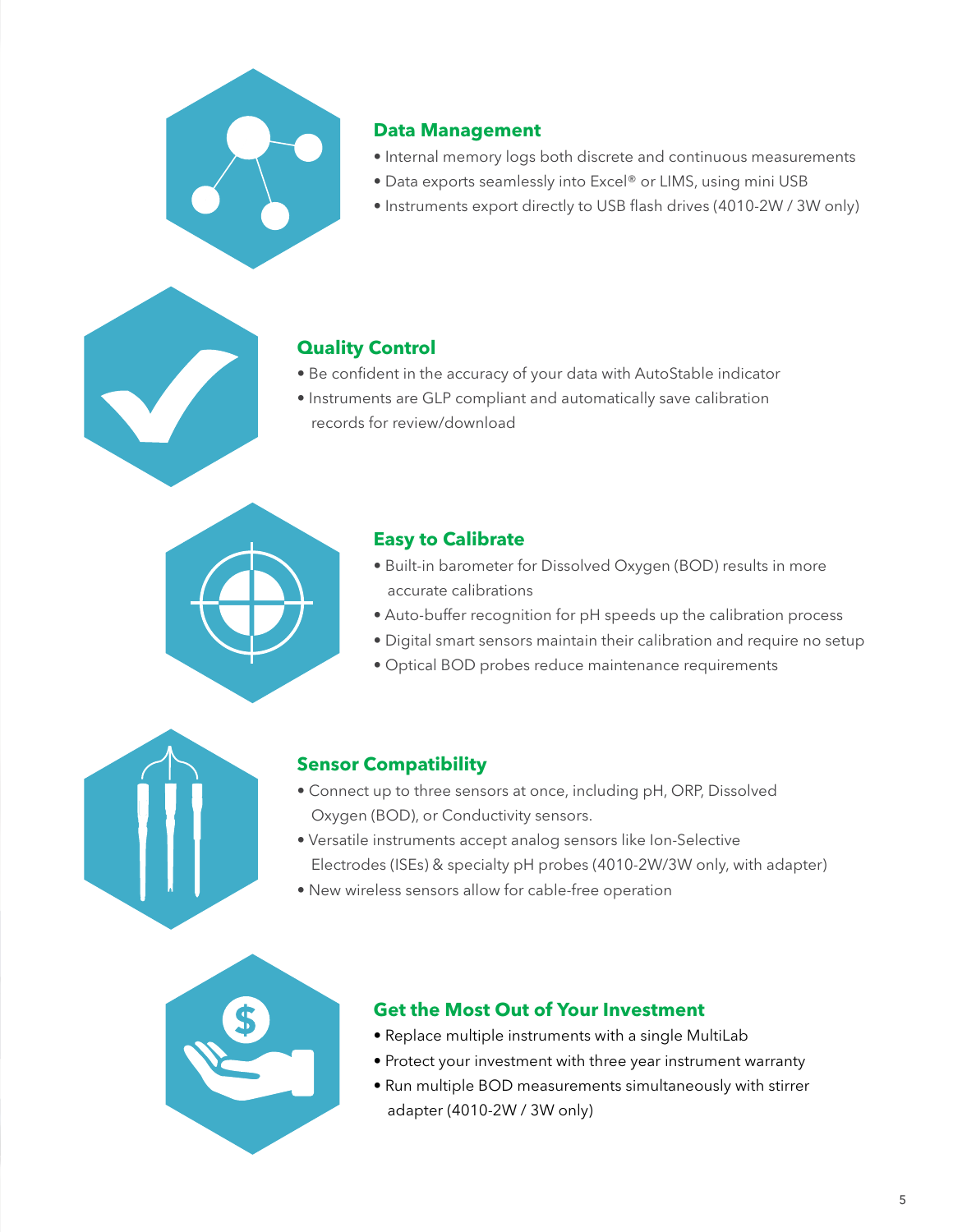

#### **4010-1W**

- One-channel input for pH, ORP, DO/BOD, or conductivity sensors
- Intelligent digital sensors (IDS) calibration data is saved in the sensor and sensors are automatically recognized by instrument making it easy to setup
- Direct replacement for YSI 5000 and 5100 instruments
- Data storage 500 data sets in manual mode and 5,000 data sets in automatic logging mode
- Easy-to-read graphic display
- GLP traceability (saves calibration data for later review or export)
- USB connectivity to export data
- MultiLab Importer (Excel® add-in) included
- 3-year warranty



**4010-1W Parameters**

**Temperature** Barometric Pressure

pH **ORP** DO/BOD **Conductivity** Resistivity Salinity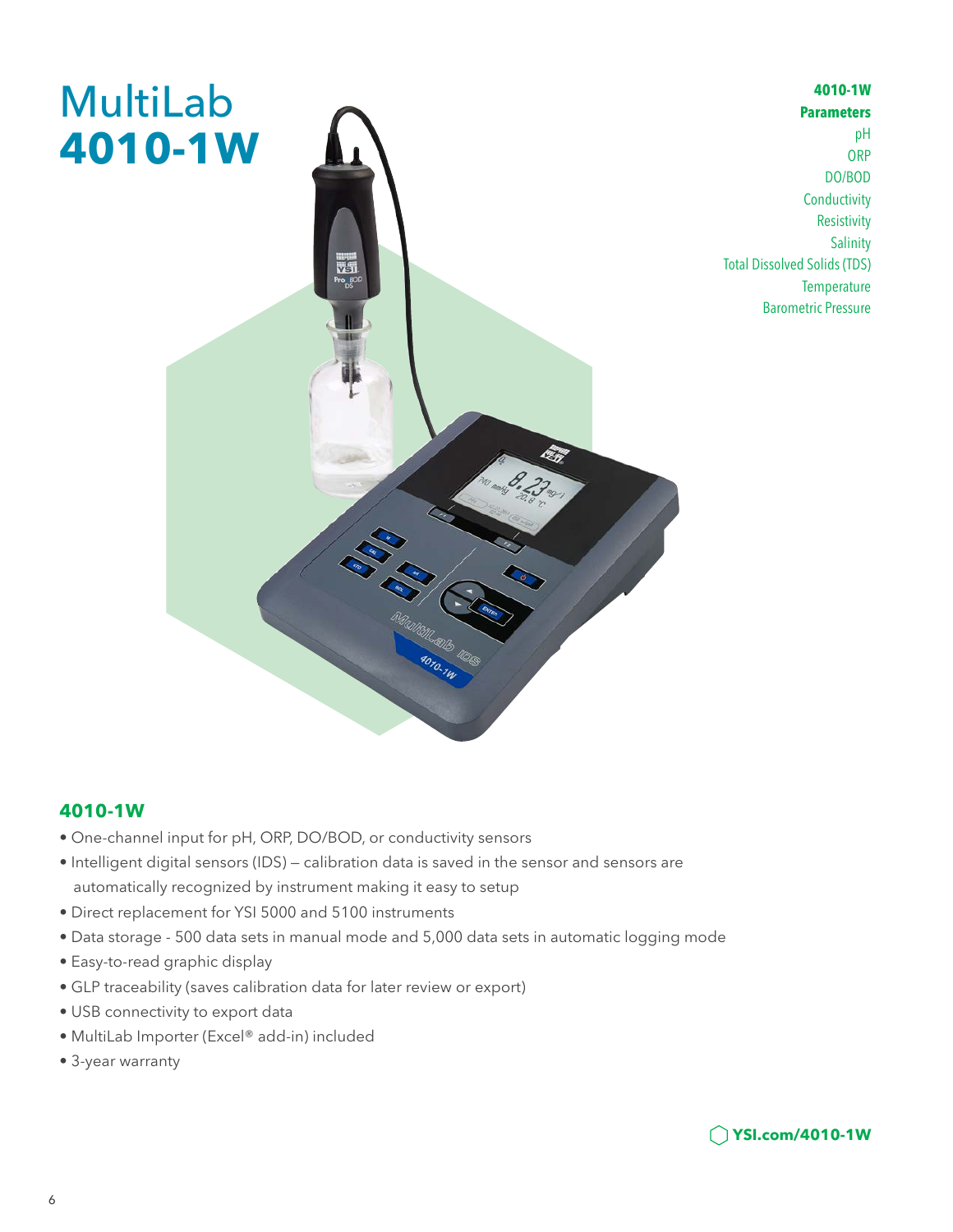#### MultiLab **4010-2W** and **4010-3W Parameters** pH **ORP** DO/BOD **Conductivity Resistivity Salinity** TDS **Temperature** Barometric Pressure ISEs:\* Ammonia Ammonium Bromide Cadmium **Calcium** Carbon Dioxide Chloride Copper Cyanide Fluoride Iodide Lead **Nitrate** Potassium Silver/Sulfide Sodium \*Only with BNC adapter

#### **4010 -2W and 4010-3W**

- Two (4010-2W) or three (4010-3W) channel input for pH, ORP, DO/BOD, ISEs, or conductivity
- Intelligent digital sensors (IDS) calibration data is saved in the sensor and sensors are automatically recognized by instrument making it easy to setup
- Built-in OUR/SOUR functionality (Oxygen Uptake Rate and Specific Oxygen Uptake Rate)
- Replaces your YSI 5100 with more features
- Data storage 500 data sets in manual mode and 10,000 data sets in automatic logging mode
- Large, easy-to-read graphic color displays
- GLP traceability (saves calibration data for later review or export)
- Antibacterial keypad
- USB connectivity to export data to a PC
- MultiLab Importer (Excel® add-in) included
- Easily send data to flash drive or external printers with the built-in USB port
- 3-year warranty

#### **YSI.com/4010-2W YSI.com/4010-3W**

**4010-2W and 4010-3W**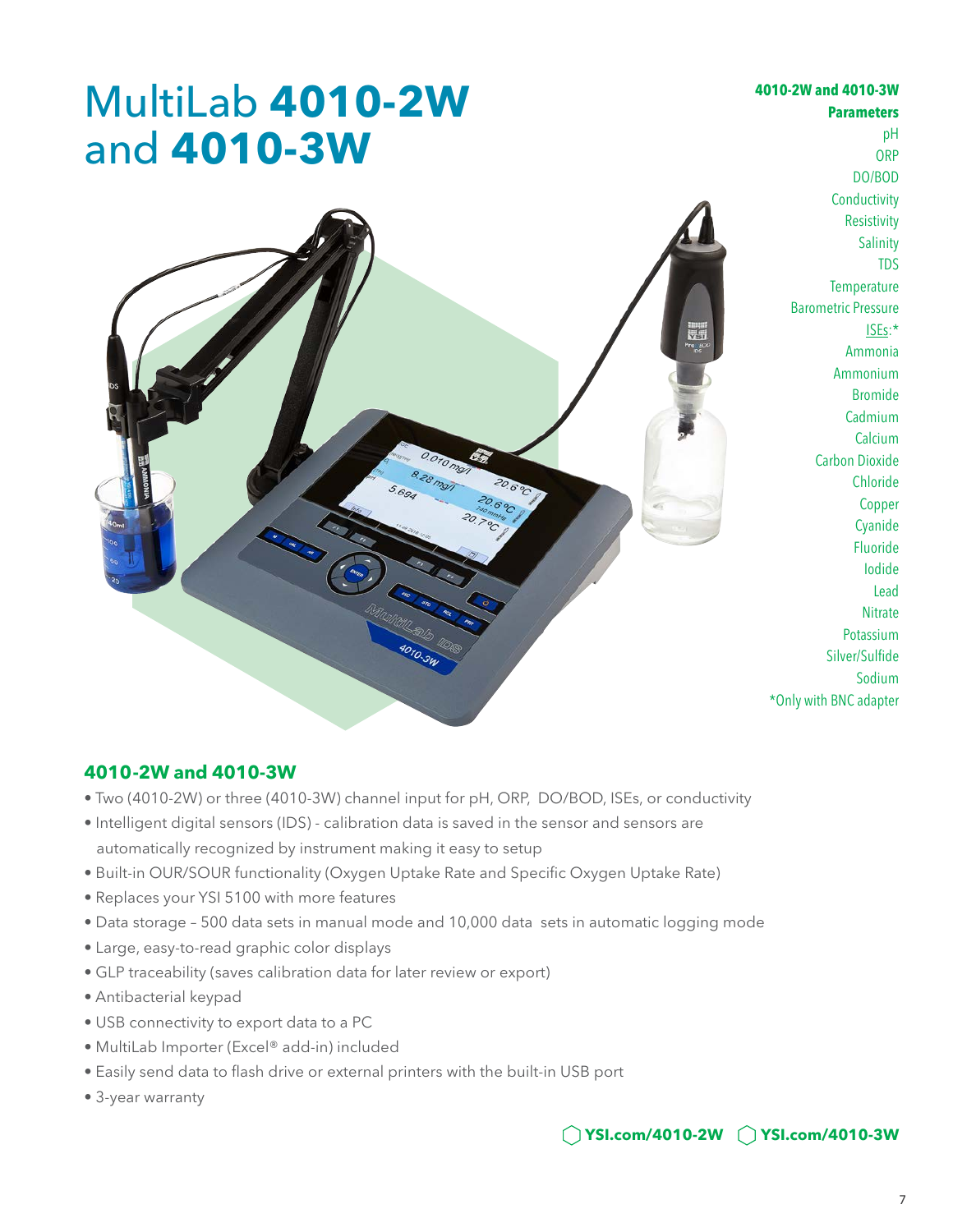## Sensor **Selection**

#### **Intelligent Digital Sensors**

- Install any Intelligent Digital Sensor (IDS) sensor in any channel
- Smart pH, ORP, conductivity, DO, and self-stirring BOD sensors available
- Auto-recognized upon connection
- Traceable calibrations stored in sensor recalibration not required if moved to another port or another instrument



#### **Intelligent Digital Wireless Sensors**

- Wireless pH, ORP, conductivity, and FDO sensors available
- Range of 10 meters; measure anywhere in your lab
- No need to hassle with cables
- Quickly save data by pressing a button on the sensor
- Bluetooth LE radio technology



#### **BNC Adapter**

- Connect BNC electrodes to the 4010-2W or 4010-3W with an adapter that covers one of the digital inputs
- pH, ORP, and ISEs with BNC connection can be used, including specialty pH electrodes



#### **YSI sensors approved for wastewater and/or drinking water compliance reporting.**



pH DO/BOD Conductivity **Temperature** Ammonia Bromide

Chloride Cyanide Fluoride Nitrate Potassium Sulfide

**Visit the link [bit.ly/EPAMethods](https://www.ysi.com/File%20Library/Documents/News%20Briefs/NB13-0116-01-EPA-Approved-Methods.pdf) for a complete list of parameters and the EPA approved methodology used.**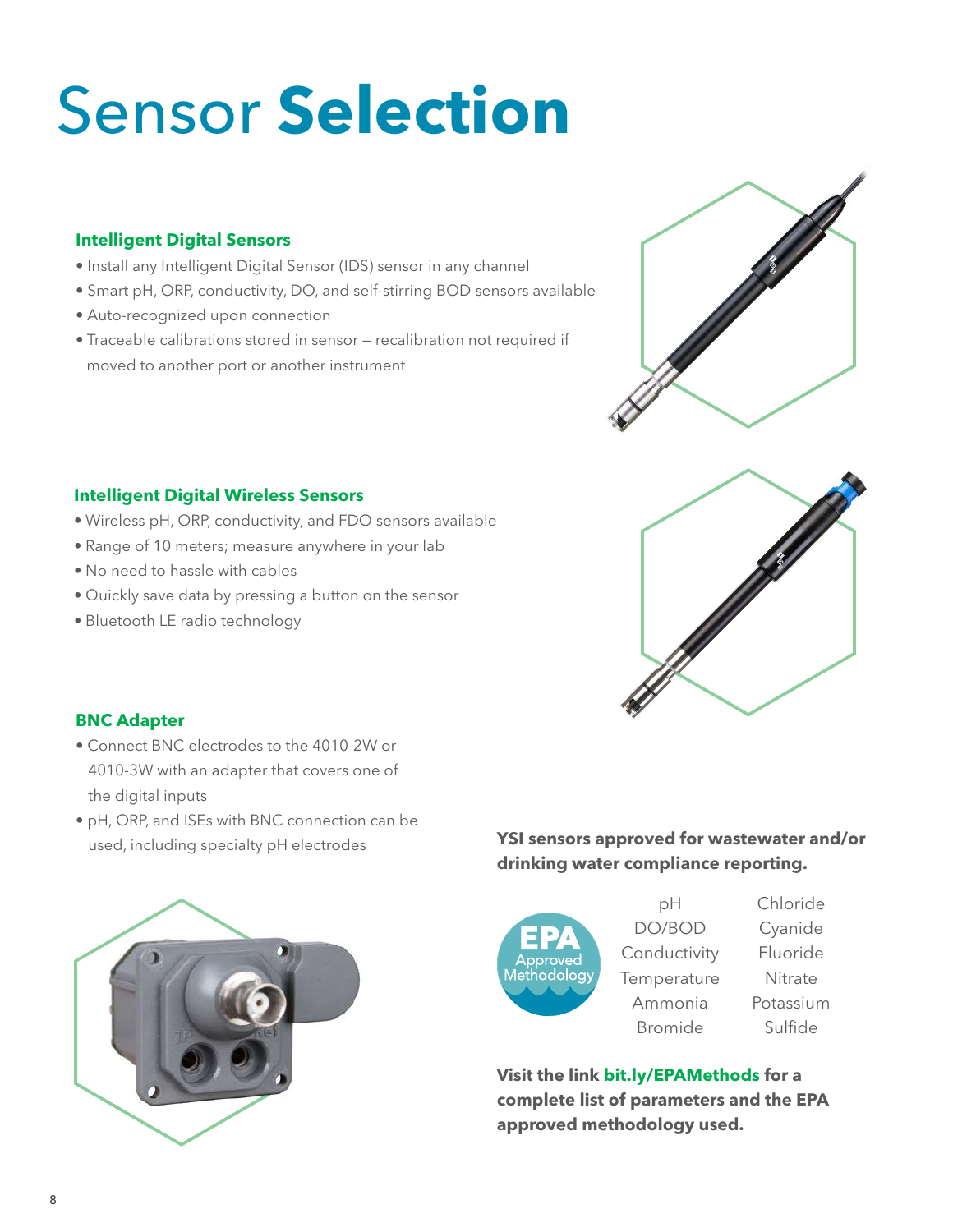**WE KNOW** 



#### **Convenient, Accurate Dissolved Oxygen Measurements**

- Optical dissolved oxygen sensors are more stable, more accurate, and require less maintenance than membrane-covered sensors
- Traditional polarographic (membrane-covered) dissolved oxygen sensors with PE membranes have a faster response time
- Connect YSI 5010 BOD probes via an adapter
- Self-stirring motor on all BOD probes
- Fluorescent dissolved oxygen (FDO) sensor available without a self-stirring motor; available for 4010-2W and 4010-3W only
- Built-in OUR (Oxygen Uptake Rate) and SOUR (Specific Oxygen Uptake Rate) software in the 4010-2W and 4010-3W
- Save time and analyze more samples connect multiple BOD probes at once with the stirrer adapter (2 and 3 channel only)

#### **BOD Analyst Pro Desktop Software**

- Automatically calculates BODs/CBODs conveniently and easily
- Eliminates human error in calculations
- Quickly create daily bench sheets from established samples and groups
- All batches are saved for simple retrieval at any time
- User-configurable set up regardless of seeding method, number of dilutions, or other test criteria
- Bar code compatibility ensures efficiency and improves accuracy

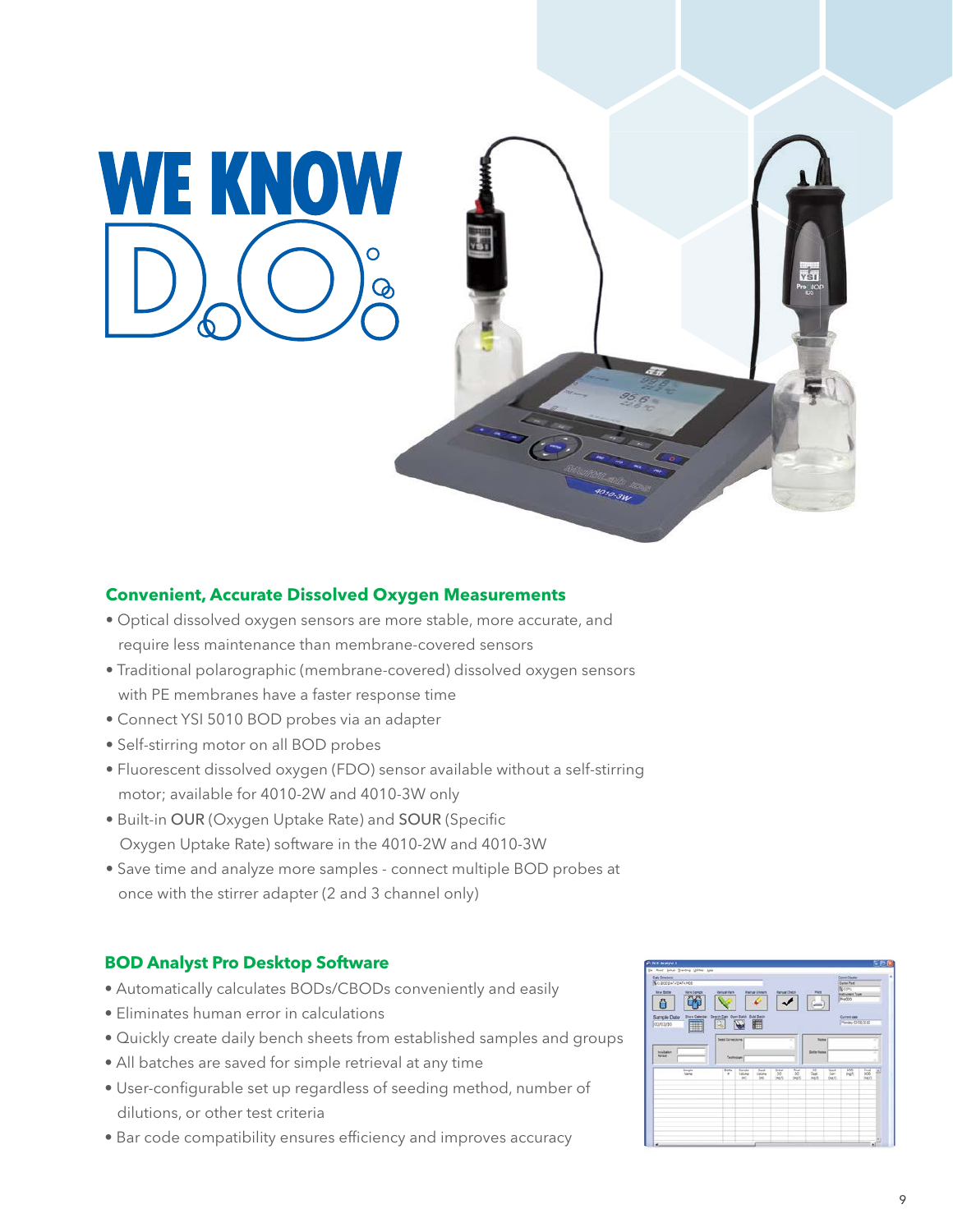#### **MultiLab Line Benchtop General Specifications**

| <b>Instrument Model</b>         | <b>Model 4010-1W</b>                                                                                                                                                                                                                                         | Model 4010-2W and Model 4010-3W        |  |
|---------------------------------|--------------------------------------------------------------------------------------------------------------------------------------------------------------------------------------------------------------------------------------------------------------|----------------------------------------|--|
| <b>Measurement Channels</b>     | 1                                                                                                                                                                                                                                                            | $2(4010-2)$ or $3(4010-3)$             |  |
| <b>Data Storage</b>             | 500 data sets manual; 5,000 automatic                                                                                                                                                                                                                        | 500 data sets manual; 10,000 automatic |  |
| <b>Interface</b>                | Mini USB                                                                                                                                                                                                                                                     | Mini USB; USB-A                        |  |
| <b>Display</b>                  | Graphic, Backlit                                                                                                                                                                                                                                             | Color, Graphic, Backlit                |  |
| <b>Power Supply</b>             | Universal power supply, 4 AA 1.5 V batteries                                                                                                                                                                                                                 | Universal power supply                 |  |
|                                 | All Models (4010-1W, 4010-2W, 4010-3W)                                                                                                                                                                                                                       |                                        |  |
| <b>Parameters</b>               | pH, ORP (mV), Dissolved Oxygen % and mg/L with Electrochemical BOD, Optical-based BOD or FDO probe, Barometric Pressure,<br>Conductivity, Resistivity, Salinity, Total Dissolved Solids, Temperature, extensive offering of ISEs and specialy pH electrodes* |                                        |  |
| <b>Temperature Compensation</b> | Yes                                                                                                                                                                                                                                                          |                                        |  |
| <b>Calibration Points</b>       | $DO = 2$ ; $pH = 1$ to 5; 4310 conductivity probe = 1 point; ISEs: 2 to 7                                                                                                                                                                                    |                                        |  |
| <b>Calibration Storage</b>      | Max. 10                                                                                                                                                                                                                                                      |                                        |  |
| <b>Calibration Timer</b>        | 1 to 999 days                                                                                                                                                                                                                                                |                                        |  |
| <b>GLP/AQA Compliant</b>        | Yes                                                                                                                                                                                                                                                          |                                        |  |
| <b>LIMS Connection</b>          | Yes                                                                                                                                                                                                                                                          |                                        |  |
| <b>Certifications</b>           | CE, cETLus                                                                                                                                                                                                                                                   |                                        |  |
| <b>Warranty</b>                 | 3 years                                                                                                                                                                                                                                                      |                                        |  |

\*ISEs and speciality electrodes compatible with 2 and 3 channel instruments with BNC adapter

#### **MultiLab Line Benchtop Sensor Specifications**

| <b>Instrument Model</b>        | <b>4110 pH Electrode</b>                            | 4120 pH Electrode                                   | <b>4130 pH Electrode</b> (refillable)                                 | 4210W & 4211 ORP (refillable)                       |
|--------------------------------|-----------------------------------------------------|-----------------------------------------------------|-----------------------------------------------------------------------|-----------------------------------------------------|
| pH Range                       | 0.000 to $14.000 \, (\pm 0.004**)$                  | $---$                                               | $---$                                                                 | $-1200$ to $+1200$ mV ( $\pm$ 0.2 mV)               |
| <b>Temperature Range</b>       | 0 to 80°C (32 to 176°F)                             | 0 to $80^{\circ}$ C(32 to 176 $^{\circ}$ F)         | 0 to 100°C (32 to 212°F)                                              | 0 to 100°C (32 to 212°F)                            |
| <b>Temperature Accuracy</b>    | $\pm 0.2$ °C                                        | $\pm 0.2$ °C                                        | $\pm 0.2$ °C                                                          | $\pm 0.2$ °C                                        |
| <b>Reference Electrode</b>     | Gel                                                 | 3 mol/l KCl                                         | 3 mol/l KCl                                                           | 3 mol/l KCl                                         |
| <b>Membrane Shape</b>          | Cylinder                                            | Cylinder                                            | Cone                                                                  | $\cdots$                                            |
| <b>Diaphragm</b>               | Fiber                                               | Ceramic                                             | Platminum Wire                                                        | Ceramic                                             |
| <b>Material</b>                | Plastic                                             | Plastic                                             | Glass                                                                 | Glass                                               |
| <b>Dimensions</b>              | Length 120 mm (4.7 in);<br>diameter 12 mm (0.47 in) | Length 120 mm (4.7 in);<br>diameter 12 mm (0.47 in) | Length 120 mm (4.7 in);<br>diameter $12 \text{ mm} (0.47 \text{ in})$ | Length 120 mm (4.7 in);<br>diameter 12 mm (0.47 in) |
| <b>Cable Length</b>            | Wireless, 1.5 m, or 3 m                             | Wireless or 1.5 m                                   | Wireless or 1.5 m                                                     | Wireless or 1.5 m                                   |
| <b>Battery Life (Wireless)</b> | 60 hours                                            | 60 hours                                            | 60 hours                                                              | 60 hours                                            |
| <b>Warranty</b>                | 1 year                                              | 1 year                                              | 1 year                                                                | 1 year                                              |

\*\* Accuracy of sensor electronics

| Instrument Model               | <b>4310 Conductivity Probe</b>                      | <b>4320 Conductivity Probe</b>                   |
|--------------------------------|-----------------------------------------------------|--------------------------------------------------|
| <b>Type</b>                    | 4-electrode, graphite                               | 2-electrode, stainless steel                     |
| <b>Conductivity Range</b>      | 10 $\mu$ S/cm to 2,000 mS/cm ( $\pm$ 0.5% of value) | 0.01 µS/cm to 200 µS/cm ( $\pm$ 0.5% of value)   |
| <b>Resistivity</b>             | 0.5 Ohm cm to 100 kOhm cm $(\pm 0.5\%$ of value)    | 5 kOhm cm to 100 MOhm cm $(\pm 0.5\%$ of value)  |
| <b>Salinity</b>                | 0.0 to 70.0 ppt ( $\pm$ 0.5% of value)              | $---$                                            |
| <b>Total Dissolved Solids</b>  | 0 to 1,999 mg/L; 0.0 to 199l9 g/L (±0.5% of value)  | $---$                                            |
| <b>Temperature Range</b>       | 0 to 100°C (32 to 212°F)                            | 0 to $100^{\circ}$ C (32 to $212^{\circ}$ F)     |
| <b>Temperature Accuracy</b>    | $\pm 0.2$ °C                                        | $\pm 0.2$ °C                                     |
| <b>Cell Constant</b>           | 0.475 cm $\pm$ 1.5%                                 | 0.1 cm $\pm 2\%$                                 |
| <b>Material</b>                | Epoxy                                               | <b>Stainless Steel</b>                           |
| <b>Dimensions</b>              | Length 120 mm (4.7 in); diameter 15.3 mm (0.6 in)   | Length 120 mm (4.7 in); diameter 12 mm (0.47 in) |
| <b>Cable Length</b>            | Wireless, 1.5 m, or 3 m                             | 1.5 <sub>m</sub>                                 |
| <b>Battery Life (Wireless)</b> | 30 hours                                            | $\overline{\phantom{a}}$                         |
| <b>Warranty</b>                | 2 years                                             | 2 years                                          |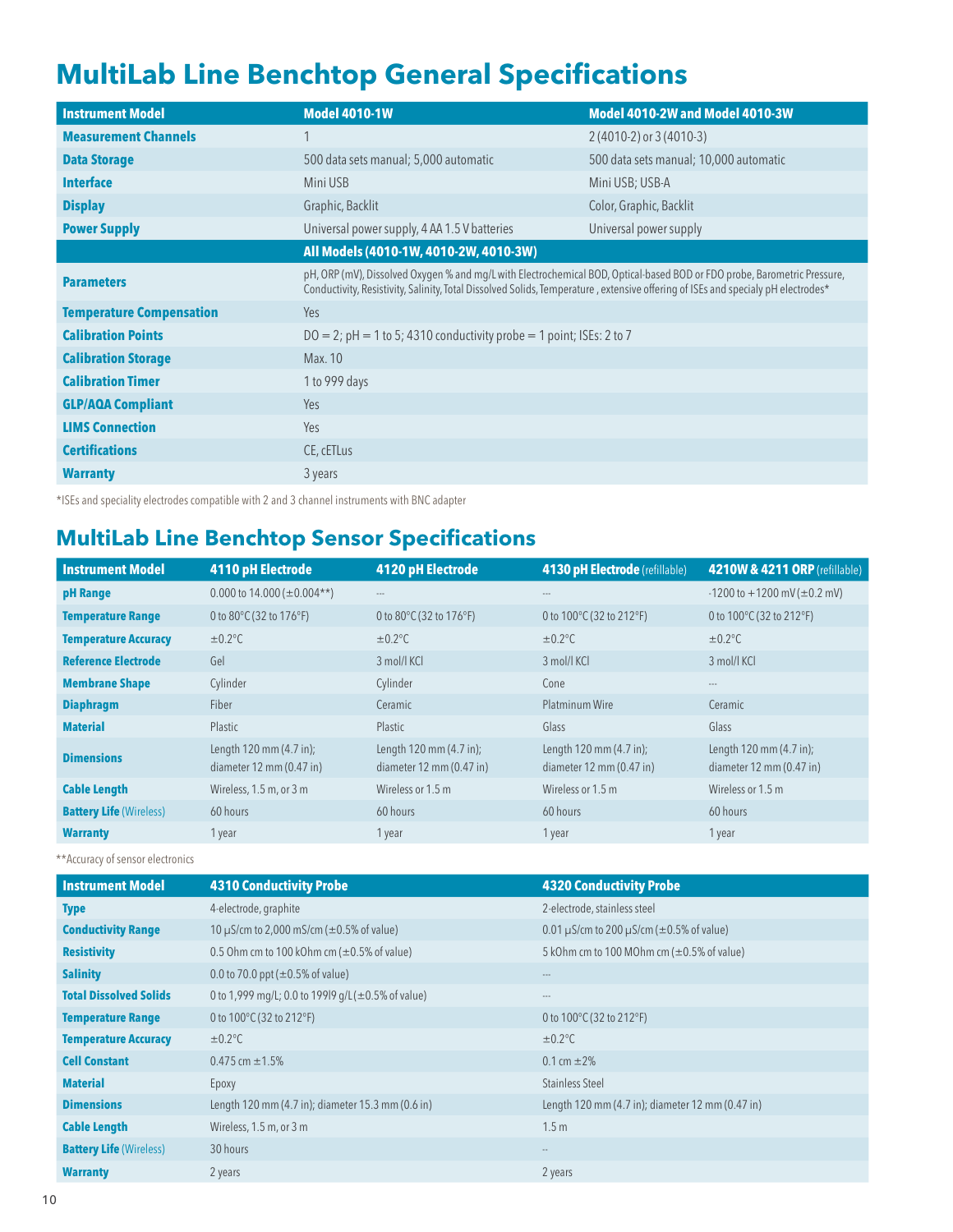#### **MultiLab Line Benchtop Sensor Specifications** (Continued)

| <b>Instrument Model</b>                              | <b>ProOBOD IDS 626500</b>                                                                                                                                                                              |
|------------------------------------------------------|--------------------------------------------------------------------------------------------------------------------------------------------------------------------------------------------------------|
| <b>Type</b>                                          | Optical; lifetime luminescence detection with self-stirring mechanism                                                                                                                                  |
| <b>Dissolved Oxygen Range</b>                        | 0 to 50 mgL; 0 to 500% air saturation                                                                                                                                                                  |
| <b>Dissolved Oxygen</b><br><b>Accuracy</b> ***       | 0 to 20 mg/L, ±0.1 mg/L or ±1% of reading, whichever greater; 20 to 50 mg/L, ±10% reading (system)                                                                                                     |
| <b>Dissolved Oxygen</b><br><b>Resolution</b>         | 0.01 mg/L; 0.1%                                                                                                                                                                                        |
| <b>Temperature Range</b>                             | Ambient 10 to 40 $^{\circ}$ C (50 to 104 $^{\circ}$ F); Compensation mg/L-5 to 50 $^{\circ}$ C (23 to 104 $^{\circ}$ F) (extrapolates beyond 45 $^{\circ}$ C)                                          |
| <b>Temperature Accuracy</b>                          | $\pm 0.2$ °C                                                                                                                                                                                           |
| <b>Temperature Resolution</b>                        | $0.1^{\circ}$ C                                                                                                                                                                                        |
| <b>Typical Response Time</b>                         | 95% in 22 seconds with stirring; 95% in 40 seconds without stirring                                                                                                                                    |
| <b>Warranty</b>                                      | 2 years, 1 year DO sensor cap                                                                                                                                                                          |
| <b>Instrument Model</b>                              | 4100 ProBOD IDS                                                                                                                                                                                        |
| <b>Type</b>                                          | Polarographic, membrane-covered BOD probe with self stirring mechnism                                                                                                                                  |
| <b>Dissolved Oxygen Range</b>                        | 0 to 50 mgL; 0 to 500% saturation                                                                                                                                                                      |
| <b>Dissolved Oxygen</b><br><b>Accuracy</b> ***       | 0 to 20 mg/L: $\pm$ 0.2 mg/L or 2% of reading whichever is greater; 20 to 50 mg/L: $\pm$ 6% of reading;<br>0 to 200%: $\pm$ 2% or 2% of reading whichever is greater; 200 to 500%: $\pm$ 6% of reading |
| <b>Dissolved Oxygen</b><br><b>Resolution</b>         | $0.01 \,\mathrm{mg/L}$ ; 0.1%                                                                                                                                                                          |
| <b>Temperature Range</b>                             | $-5$ to $50^{\circ}$ C                                                                                                                                                                                 |
| <b>Operating Temperature</b><br><b>Range (Meter)</b> | 0 to $40^{\circ}$ C                                                                                                                                                                                    |
| <b>Temperature Accuracy</b>                          | $\pm 0.2$ °C                                                                                                                                                                                           |
| <b>Temperature Resolution</b>                        | $0.1^{\circ}$ C                                                                                                                                                                                        |
| <b>Typical Response Time</b>                         | 95% in 8 seconds with Yellow PE membrane; 95% in 18 seconds with Teflon® membrane                                                                                                                      |
| <b>Cable Length</b>                                  | 1.5 <sub>m</sub>                                                                                                                                                                                       |
| <b>Warranty</b>                                      | 1 year                                                                                                                                                                                                 |
| <b>Instrument Model</b>                              | <b>4410 FDO IDS</b>                                                                                                                                                                                    |
| <b>Type</b>                                          | Optical, lifetime luminescence detection, green light, not designed for BOD bottles.                                                                                                                   |
| <b>Dimensions</b>                                    | Cabled version: Sensor Length: 206 mm (8.1 in); Maximum: Diameter: 21.7 mm (0.85 in)<br>Wireless version: Sensor Length: 252 mm (9.9 in); Maximum: Diameter: 21.7 (0.85 in)                            |
| <b>Dissolved Oxygen Range</b>                        | 0 to 20 mg/L; 0 to 200% saturation                                                                                                                                                                     |
| <b>Dissolved Oxygen</b><br><b>Accuracy</b> ***       | $\pm$ 01.5% of reading                                                                                                                                                                                 |
| <b>Dissolved Oxygen</b><br><b>Resolution</b>         | 0.01 mg/L; 0.1%                                                                                                                                                                                        |
| <b>Temperature Range</b>                             | 0 to $50^{\circ}$ C                                                                                                                                                                                    |
| <b>Operating Temperature</b><br><b>Range (Meter)</b> | 0 to 40°C                                                                                                                                                                                              |
| <b>Temperature Accuracy</b>                          | $\pm 0.2$ °C                                                                                                                                                                                           |
| <b>Temperature Resolution</b>                        | $0.1^{\circ}C$                                                                                                                                                                                         |
| <b>Typical Response Time</b>                         | 95% in 45 seconds                                                                                                                                                                                      |
| <b>Cable Length</b>                                  | Wireless, 1.5 m or 3 m                                                                                                                                                                                 |
| <b>Battery Life (Wireless)</b>                       | 9 hours                                                                                                                                                                                                |
| <b>Warranty</b>                                      | 1 year                                                                                                                                                                                                 |

\*\*\*Accuracy of system including probe, cable & instrument